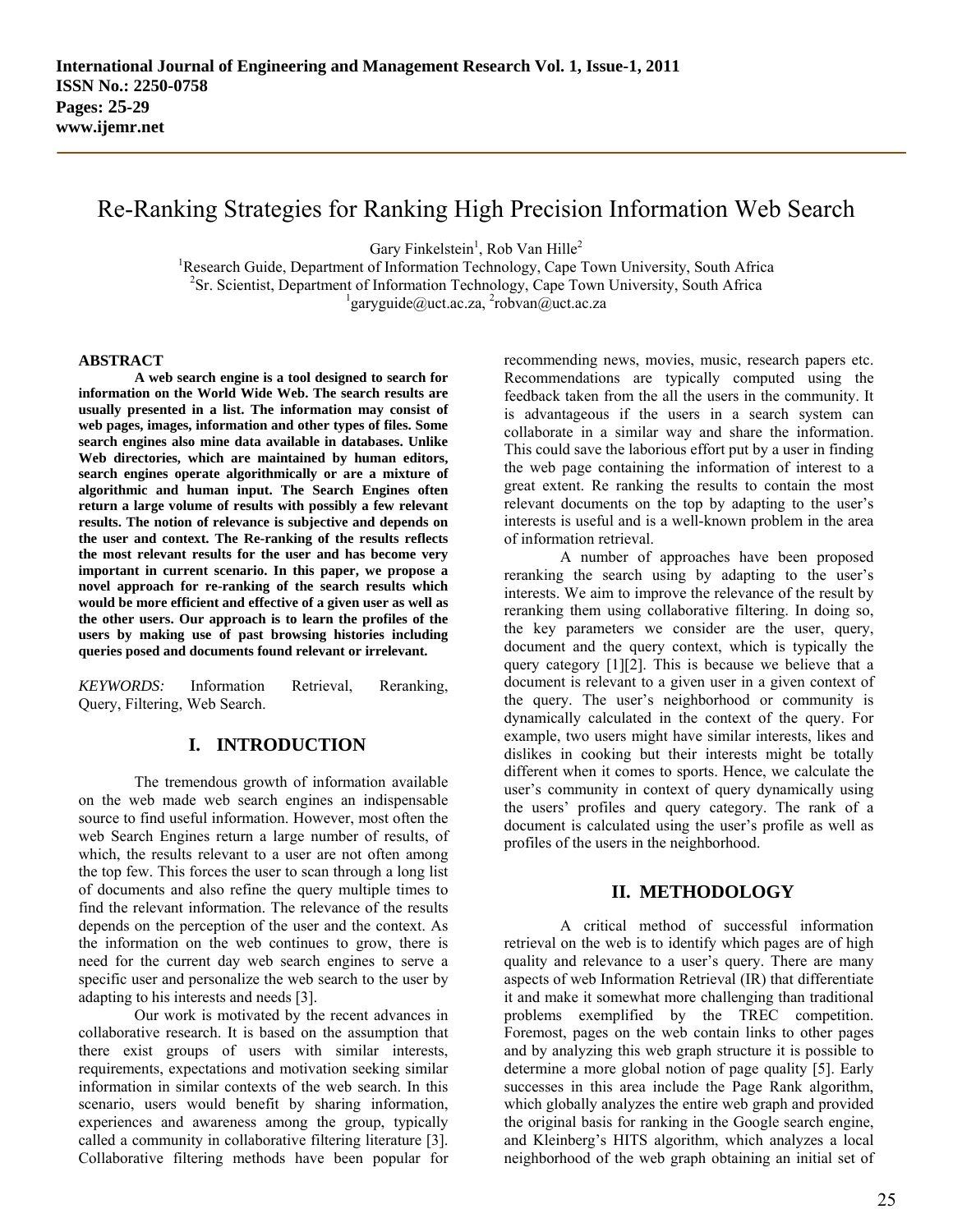web pages matching the user's query. Since that time, several other linked-based methods for ranking web pages have been proposed including variants of both Page Rank and HITS, and this remains an active research area in which there is still much fertile research ground to be explored. Besides just looking at the link structure in web pages, it is also possible to exploit the anchor text contained in links as an indication of the content of the web page being pointed to. Especially since anchor text tends to be short, it often gives a concise human generated description of the content of a web page. By harnessing anchor text, It is possible to have index terms for a web page even if the page contains only images. Determining which terms from anchors and surrounding text should be used in indexing a page presents other interesting research venues [7] [9].

## *A. Dealing with Spam on the Web*

 One particularly intriguing problem in web IR arises from the attempt by some commercial interests to unduly heighten the ranking of their web pages by engaging in various forms of spamming. One common method of spamming involves placing additional keywords in invisible text on a web page so that the page potentially matches many more user queries, even if the page is really irrelevant to these queries [4]. Such methods can be effective against traditional IR ranking schemes that do not make use of link structure, but have more limited utility in the context of global link analysis.

#### *B. Evaluating Search Results*

 Even when advances are made in the ranking of search results, proper evaluation of these improvements is a non-trivial task. In contrast to traditional IR evaluation methods using manually classified corpora such as the TREC collections, evaluating the efficacy of web search engines remains an open problem and has been the subject of various workshops. Recent efforts in this area have examined interleaving the results of two different ranking schemes and using statistical tests based on the results users clicked on to determine which ranking scheme is "better". There has also been work along the lines of using decision theoretic analysis as a means for determining the "goodness" of a ranking scheme. Commercial search engines often make use of various manual and statistical evaluation criteria in evaluating their ranking functions [6][9].

# **III. PRIOR APPROACH**

 Childovskii et al perform collaborative reranking of results using user and community profiles built from the documents marked as relevant by the user or community respectively. The search process and the ranking of relevant documents are accomplished within the context of a particular user or community point of view. Sugiyama et. al performed personalization by constructing a user term weights matrix analogous to user-item matrix in memory based collaborative filtering algorithms and then applied

traditional collaborative filtering predictive algorithms to predict a term weight in each user profile. Liu et. Al used Probabilistic Latent Semantic Analysis (PLSA), a technique which stems from linear algebra. Hust performed query expansion by constructing the query as a linear combination of existing old queries and their corresponding relevant documents. However, the approach does not take the user into account. In the queries submitted and the results previously selected by a community of users are used to influence the results of searches for similar queries. They proposed an approach for re-ranking of search results in the context of digital libraries [2]. Re-ranking of the results is done using the user pro- file and profile of others users in the community as selected by the user. Several other works have made use of past queries mined from the query logs to help the current searcher.

 The focus of this work aims at providing customized search results to a user in response to a query by re-ranking them using collaborative filtering. As it can bee seen, in most of the earlier works, at least one of user, query, document or category has not been used. But, we believe that using all of these would enable us to capture the context appropriately. Also, earlier approaches assumed a static community or group of users and used them for personalizing. But, we believe that the community would depend on the context of the query which we use in our work [5][8].

# **IV. OUR APPROACH**

 Our approach constitutes two main steps. The first is learning the user profile and second is re-ranking the search results using the user profile. Learning of the user profile is done using machine learning approaches. Among the machine learning techniques, we have investigated the use of this work. It has been applied with great success in various text applications like text classification, web pages classification and others. Recently, they have been used for text retrieval and achieved performance comparable and even better than the traditional approaches. Reranking is done using the user profile and profiles of other users in the neighborhood.

## *A. Learning User Profile*

 A user's profile is a representation of his interests. A user could be interested in different categories. Therefore, we consider a user profile as a collection of discrete sub profiles, one for each category that he is interested in. Each sub profile corresponds to the user's interest in a particular category. Each sub profile is learnt from the queries that belong to a particular category and the corresponding relevant and irrelevant documents for the queries which is learnt by training the text of the queries and the content of the relevant and irrelevant documents. Each sub profile is thus a vector consisting of weights of different terms and is represented. Similarly we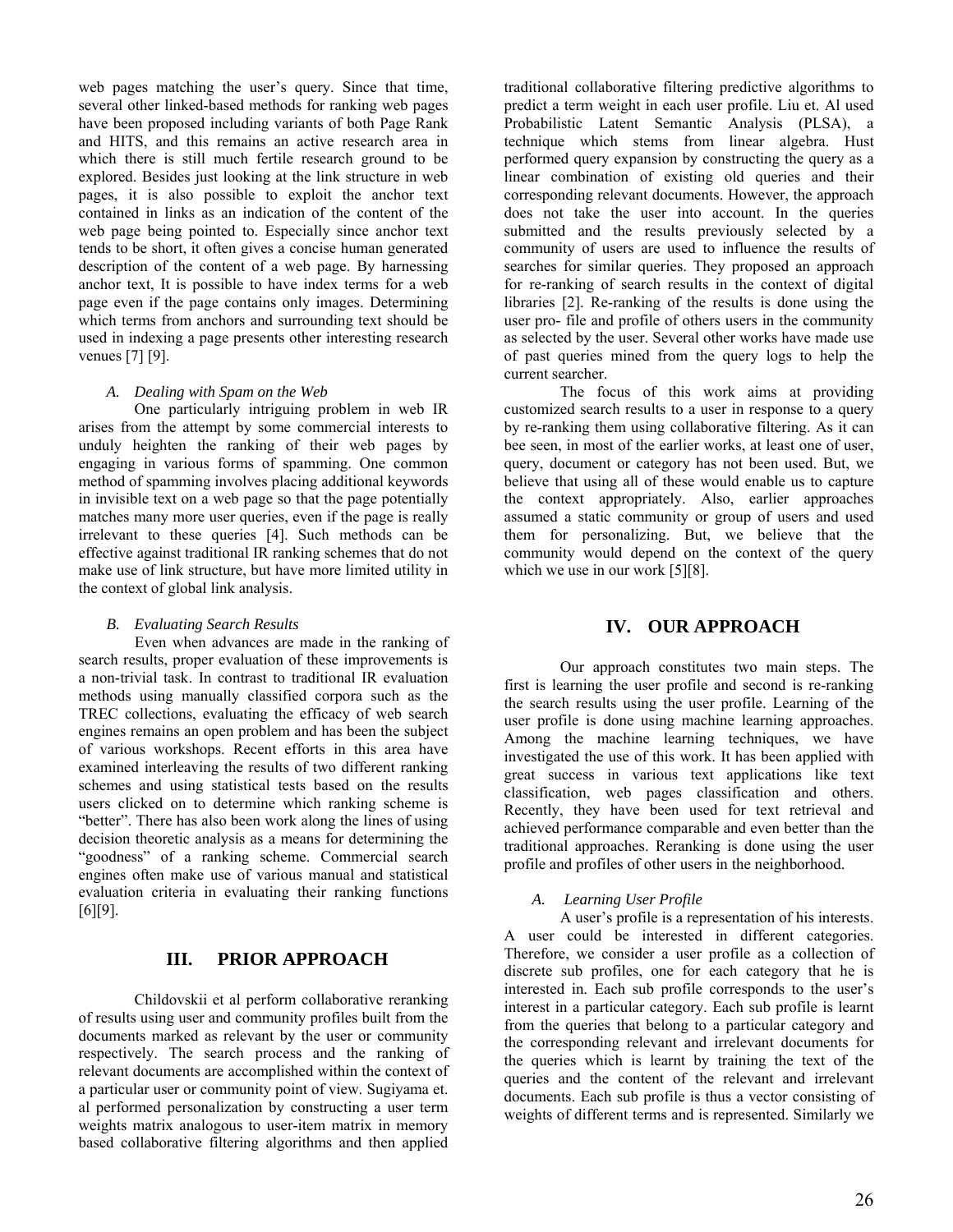obtain sub profiles for all the categories in which the user has posed at least one query earlier.

#### *B. Re–Ranking of search results*

 The given query is submitted to a search engine and all the results returned by the search engine are collected. Then, Re-ranking of the search results is done in 2 steps.

- In the first step, the dynamic neighborhood of the user for this query is identified.
- In the second step, rank of each document is computed using the user profile and the profile of all the users in the dynamic neighborhood and the results are sorted and presented in decreasing order of computed rank.

## *B.1. First Step*

Here the user is computed with respect to the query category. In this work, we assume that the category of the query is given.

The user's dynamic neighborhood is computed as follows. At first, all the users having sub profiles in the query category are retrieved. For each of these users having sub profiles in the category, we compute his similarity with the active user. This is done using a simple cosine of the sub profiles of the two users in the query category.

The function **f** denotes the similarity between a user **u**  whose sub profile in this category  $(c_i)$  is  $W_{u,c}$  and the active user **a** whose sub profile in this category is  $W_{\text{acj}}$ 

$$
f(a, u, c_j) = W_{u, cj} \cdot W_{a, cj}
$$

Where · denotes the vector dot product. Then we sorted down the users based on the f value and picked the top K users.

If the sub profile of the user does not exist, then all the users having sub profiles in the given query category consist of the neighborhood.

## *B.2. Calculating rank of a document*

The rank of a document is computed as a linear combination of the rank for a document computed with respect to the active user and the community rank for the document. The rank for a document with respect to the active user is computed as the cosine similarity between the document and sub profile of the active user in the query category. The community rank of a document is the average of the rank computed with respect to all the users in the computed neighborhood weighted by the similarity between the given user and the user in the neighborhood computed using **f** described above.

The rank of a document d for the query q with respect to the user a is calculated as

$$
R_{a,d,q} = \alpha (W_{a,cj} \cdot D W_{a,cj} \cdot Q)
$$
  
+  $\beta$  f( $\sum q$ ) (W<sub>u,cj</sub> \cdot D W<sub>u,cj</sub> \cdot Q)

top K Users

Where **D** is vector representation of the content of the document **d** and  $W_{a, cj}$  and  $W_{u, cj}$  are the sub profiles of the active user **a** and a user **u** in the computed neighborhood respectively. This kind of weighted combination helps us perform ranking of the document using the feedback given by the community users. The parameters  $\alpha$ , β can be adjusted in order to reflective the relative weights of importance given to information from user and community.

# **V. DATA COLLECTION**

 One of the common and important problems in personalized search and related research is the unavailability of large scale datasets for evaluation of the approaches. The unavailability of common test beds poses a serious problem when one has to compare one or earlier proposed approaches. However when tried to download the clicked urls from the data, almost 50% of the clicked urls are unavailable now. Also, since the data was collected in a short time period, it is difficult to observe the behavior and interests of the user which is important in our paper. Also, it is difficult to observe repetition in the needs of the users in such a short time period. In this regard, we use a simulation process to simulate such an environment.

Osmot is an open source search engine which simulates user behavior on the web. The tool uses some randomization processes and simulates the user behavior on the web. The user first poses a query, and then the search engine returns a list of results, the user then looks at the results from top to bottom and possibly clicks one or more results.

 Osmot uses synethic queries and documents picked randomly from texts using zipf's law. We slightly modified Osmot to incorporate real queries and real document collections and used the simulation process in Osmot to create simulated user behavior of a large number of users. We used queries that contained categories labeled. We obtained part of ODP data by crawling it and used it as the document collection.

# **VI. EVALUATION**

 To test our re ranking approach, we use the simulated test collection. The data consists of 50 users and a total of 31089 queries (600 queries on an average per user). It consists of 4.94 clicked documents and 15.7 seen but not clicked documents per query on an average. The data is divided into 2 sets training set consisting of about 20,000 queries and their corresponding clicked and unclicked results and testing set consisting of around 11,089 queries and their corresponding clicked and unclicked results. User profile learning is done on the training data and the re ranking approach is evaluated on the testing data.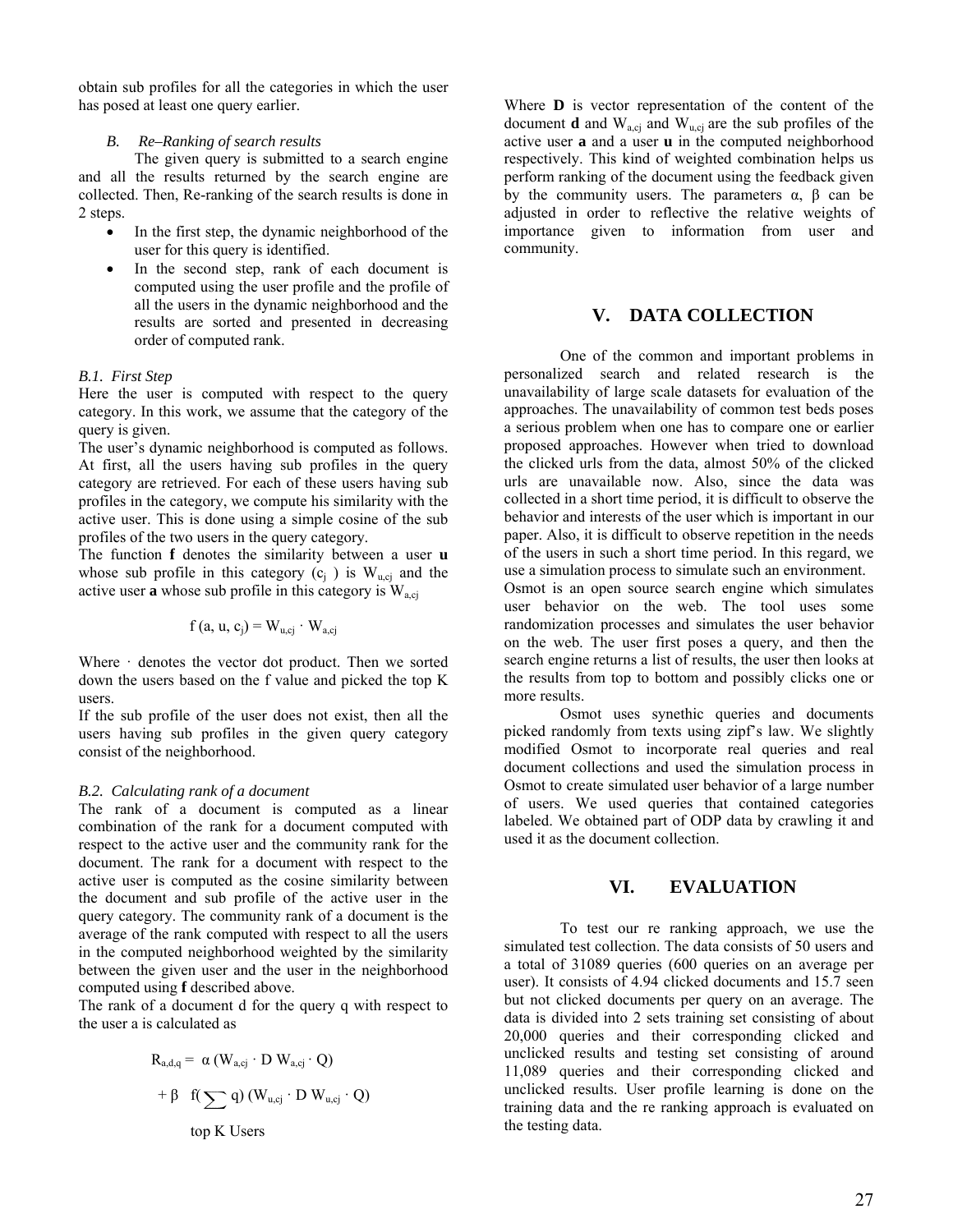We evaluate the performance of our approach by comparing with the clicked documents in the data. We compare two different methods over the baseline in this section. Firstly the re-ranking done using only the user's profile which we called Approach 1 and our proposed collaborative re ranking Approach which we called Approach 2.

We report and compare the minimum accuracy, precision @ 10, the most widely used metric for evaluating personalized search.

## *• Minimum Accuracy*

 Minimum Accuracy measures the ability of a search engine to return at least a single relevant result in returned results. The percentage of the queries for which at lest one relevant result is returned is computed. We compare the top 30 results returned by our ranking approaches in calculating the minimum accuracy as shown in Table below:

| Method          | Avg Min Accuracy $(\% )$ | P @ 10 |
|-----------------|--------------------------|--------|
| <b>Baseline</b> | 80.00                    | 0.25   |
| Approach1       | 91.09                    | 0.327  |
| Approach2       | 92.62                    | 0.362  |

#### *• Precision @10*

We used precision  $(a)$ 10 (P $(a)$ 10), the most widely used metrics for evaluating approaches performing re ranking of results. It measures the number of relevant documents found in the top 10 results. The results are shown in above Table averaged over all users and queries.

#### *• Effect of Neighborhood on Precision @10*

 Finally, we discuss an interesting experiment on the effect of the neighborhood size on the performance of our proposed approach i.e. Approach 2. This experiment is done only on Approach 2 because baseline and Approach 1 are unaltered by it. We observed that as the number of users in consideration for re ranking increases, the precision $@10$  increased. But as the number of users increased beyond 40, the precision dropped. With more number of users in our experiments we expect that the precision might drop even further. We believe this is because the noised added. This is common in approaches using collaborative filtering approaches and careful selection of user neighborhood has to be done.

In summary, our approach of using user neighborhood for re ranking of the results (Approach 2) showed improvement over Approach 1 and baseline in terms of minimum Accuracy, Precision  $(a)$ 10. We have seen that the results were dependent on the size of the neighborhood chosen.



# **VII. CONCLUSION**

In this paper, we have proposed an approach for re-ranking the search results reflecting the user's interests. The user's profile is learnt from the query, query category and the clicked documents. Then for re-ranking of the search results for a given query, we first inferred the query's context by mapping the query to one of the pre-defined categories. Then we computed the user's neighborhood in the current context using the query category. We proposed a novel interesting approach for evaluating collaborative web search approaches with minimal manual effort from the users for data collection. Test collections are automatically created with user click through data by simulating user behavior on the web. We evaluated our approach the simulated data. Our evaluation has shown an improvement of performance by using the neighbors profile over using only user's profile. We plan to investigate the use of other alternative functions for computing user-user similarities, which is a major component in our approach.

## **REFERENCES**

[1]. Laura A. Granka, Matthew Feusner, Lori Lorigo, "Eye Monitoring in Online Search,, Passive Eye Monitoring", pp. 283-304, 2008.

[2]. Kazuhiro Seki, Hiroyuki Hattori, Kuniaki Uehara, "Generating Diverse Katakana Variants Based on Phenomic Mapping", Proc. 31st Annual International ACM SIGIR Conference on Research and Development in Information Retrieval, pp. 793-794, 2008.

[3]. Carrie Grimes, Diane Tang, Daniel Russell, "Query logs alone are not enough", Workshop on Query Log Analysis: Social and Technological Changes, 2007.

[4]. Andrei Z. Broder, Nadav Eiron, Marcus Fontoura, Michael Herscovici, Ronny Lempel, John McPherson, Runping Qi, Eugene J. Shekita, "Indexing Shared Content in Information Retrieval Systems", EDBT, pp. 313-330, 2006.

[5]. E. Balfe and B. Smyth. "An analysis of query similarity in collaborative web search. In Proceedings of